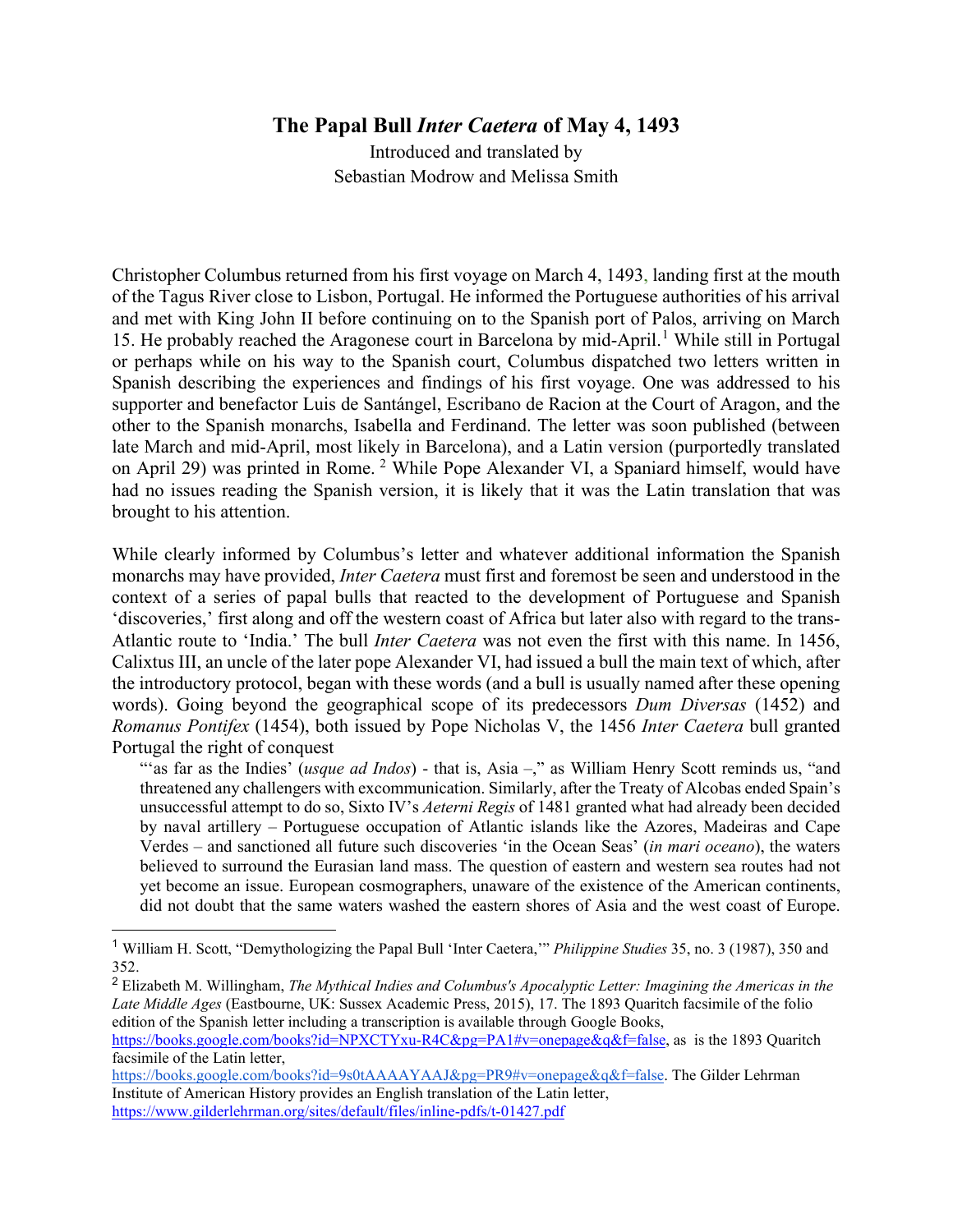Thus when Ferdinand V sent Columbus into those waters to reach the Indies, he was breaking the oath he had sworn at Alcobas and defying papal excommunication."<sup>[3](#page-1-0)</sup>

Alexander VI's *Inter Caetera* bull, the name of which was hardly chosen by accident, addressed and amended, therefore, an established framework of papal grants in a changed geopolitical reality, as Spain seemed to have discovered the western route to Asia. Its first version was ostensibly written on May 3, but it had in fact entered the Vatican registry (Regesta Vaticana) by the end of April 1[4](#page-1-1)93.<sup>4</sup> In order to avoid a violation of the stipulations of *Aeterni Regis* and the Treaty of Alcobas, which could have led to an open confrontation with Portugal, the pope granted the Spanish monarchs 'only' those lands that at the time of their discovery were not ruled by a Christian prince and made it very clear that "no right conferred on any Christian prince is hereby to be understood as withdrawn or to be withdrawn."[5](#page-1-2) This could hardly have been satisfactory to the crowns of Castile and Aragon, who, informed already about the results of Columbus's first voyage, feared the Portuguese would enter a 'discovery' race in the west for which, in 1493, they were far better positioned than Castile and Aragon.

Alexander'ssecond version of *Inter Caetera*, dated only one day later (May 4) but written probably months after the first version, reproduces in large part the same text as the May 3 version but with one (twice mentioned) addition: The May 4 bull establishes a demarcation line for the spheres of the Spanish and Portuguese interests from the North to the South Pole "one hundred leagues to the west and south of any of the islands that are usually called the Azores and Cape Verde."

The Latin text was established using the digitized original<sup>[6](#page-1-3)</sup> as well as Davenport's edition<sup>[7](#page-1-4)</sup>. Mostly in concordance with Davenport but in contrast to the edition of Levy Maria Jordão, $8$  it reproduces the original's 15th-century Latin spelling as well as its capitalizations and only rarely disagrees with Davenport's readings, as in its retention of the text's *negocio* in contrast to Davenport's hypercorrect *negotio*. However, while Davenport for the sake of greater readability dissolved all abbreviations, for this edition, the abbreviations are expanded by including the omitted letters in square brackets. We are aware that this might slightly decrease the readability of the edited Latin text but hope that it will increase and encourage the use of the original document, which in Davenport's day was reproducible only as a black and white facsimile, in contrast to today's high resolution digital surrogates. To further encourage the use of this edition alongside the (digitized) original, we also indicated line breaks with a slash where they occur in the document, which will hopefully help readers navigate the text in the original bull.

[http://pares.mcu.es/ParesBusquedas20/catalogo/description/17163?nm.](http://pares.mcu.es/ParesBusquedas20/catalogo/description/17163?nm)

<span id="page-1-0"></span><sup>3</sup> Scott, "Demythologizing," 350.

<span id="page-1-1"></span><sup>4</sup> Scott, "Demythologizing," 352.

<span id="page-1-2"></span><sup>5</sup> *European Treaties Bearing on the History of the United States and its Dependencies*. ed. Frances G. Davenport, (Carnegie Institution of Washington: Washington, DC, 1917), 56.

<span id="page-1-3"></span><sup>6</sup> *"Bulla del Papa Alexandro VI dada el año 1493, en que concede a los Reyes Cathólicos y sus sucesores todo lo que ganaren y conquistaren en las Indias no estando ocupado por otros"*. 1493-05-04 , Roma; MP-BULAS\_BREVES,4, Archivo General de Indias, Sevilla, Spain,

<span id="page-1-4"></span><sup>7</sup> Davenport, *European Treaties*, 72-75.

<span id="page-1-5"></span><sup>8</sup> Levy Maria Jordão, ed., *Bullarium Patronatus Portugalliae Regum in Ecclesiis Africae, Asiae Atque Oceaniae: Bullas, Brevia, Epistolas, Decreta Actaque Sanctae Sedis Ab Alexandro III Ad Hoc Usque Tempus Amplectens*, Tomus I (Lisbon: Ex Typographia nationali, 1868).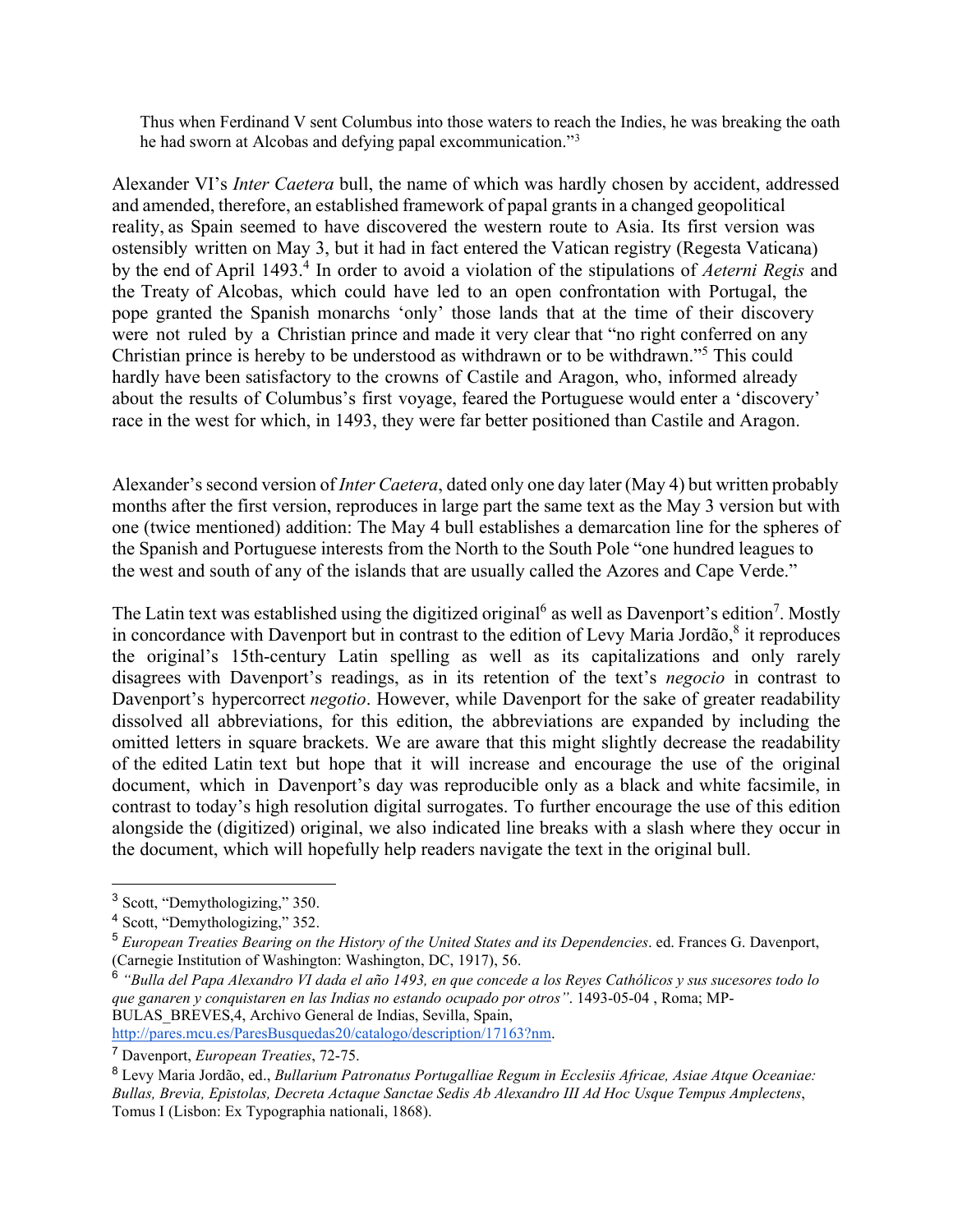Translation differences between this new translation and Davenport's occur more often in tone than in content. Of the latter, the most important is probably this: When discussing the religious aims of these expeditions and conquests, the pope states that it is a priority for him that those barbarian peoples *ad fidem ipsam reducantur*, which Davenport translates as being "brought to the faith itself." However, since the semantics of the verb *reducere* carry an element of 'back/return' due to its prefix 're-', we decided to translate the clause as "bringing them back to the faith", the implications of which Sebastian Modrow is exploring in a separate piece of scholarship. With slight variations, this papal request to return the local populations to the true faith occurs multiple times throughout the bull.

## ALEXANDER EP[ISCOPU]S SERVUS SERVO[RUM] DEI

Carissimo in [Chris]to filio Fernando Regi et Carissime in [Chris]to filie Elisabeth Regine Castelle, Legionis, Aragonum, Sicilie et Granate, illustribus, / Sal[u]t[em] et ap[osto]licam ben[edictionem].

Inter cetera divine Maiestati beneplacita opera et cordis n[ost]ri desiderabilia, illud profecto potissimum existit, ut fides catholica et chr[ist]iana r[e]ligio n[ost]ris presertim temporibus exaltetur ac ubilibet amplietur et dilatetur animar[u]mq[ue] salus procuretur ac barbare nationes / deprimantur et ad fidem ipsam reducantur.

Unde cum ad hanc sacram Petri Sedem, divina favente clementia, meritis licet imparibus, evocati fuerimus, cognoscentes vos, tanqua[m] veros catholicos Reges et Principes, quales semper fuisse novimus, et a vobis preclare gesta toti pene iam orbi / notissima demonstrant, nedum id exoptare, sed omni conatu, studio, et diligentia, nullis laboribus, nullis impensis, nullisque parcendo periculis, etiam proprium sanguinem effundendo, efficere, ac omnem animum v[est]r[u]m omnesq[ue] conatus ad hoc iamdudum dedicasse -- quemadmodum recuperatio / Regni Granate a tyrannide Saraceno[rum] hodiernis temporibus per vos, cum tanta divini nominis gloria facta, testatur - - digne ducimur non im[m]erito, et debemus illa vobis etiam sponte et favorabiliter concedere, per que huiusmodi sanctum et laudabile ac im[m]ortali deo acceptum propositum in dies / ferventiori animo ad ipsius dei honorem et

## Bishop Alexander,

servant of the servants of God,

[sends his] most beloved son in Christ King Fernando and [his] most beloved daughter in Christ Queen Isabella, [regents] of Castile, Leon, Aragon, Sicily and Granada, salutation and apostolic benediction.

Among other works pleasing the divine majesty and close to our heart, this indeed stands out the most: elevating the Catholic faith and the Christian religion, especially in [these] our times, as well as extending and spreading it everywhere, securing the salvation of souls and subduing the barbarous nations and bringing them back to the faith itself.

Since we have been called to this Holy See of Peter by the will of the divine grace despite, of course, being undeserving, and because we recognize that you as those truly Catholic kings and princes, as we know you have always been and for which your splendid deeds so famous almost the world over serve as proof, not just desire it but turn it into reality with all effort and zeal and with full diligence, sparing nothing in terms of exertion, costs, and danger, shedding even your own blood, and that you have committed to this your whole heart and every effort for some time now - as your recent recovery of the Kingdom of Granada from the tyranny of the Saracens, which greatly elevated the glory of the name of God, attests - we [therefore] consider it worthy and appropriate and we feel obliged to grant you willingly and enthusiastically those things necessary to pursue, with daily growing ardor, such a sacred and commendable plan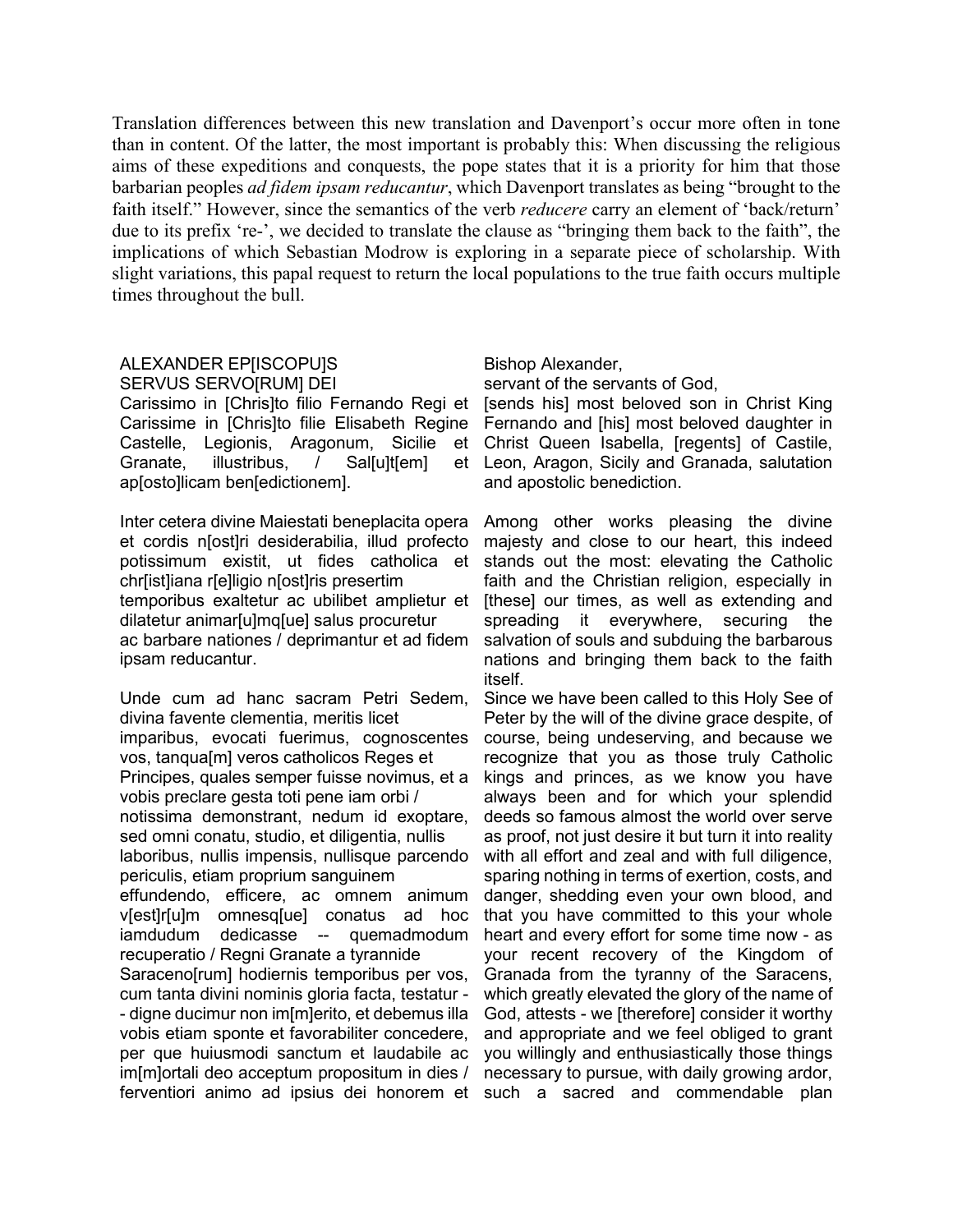## imperij

[christ]iani propagationem prosequi valeatis.

Sane accepimus q[uod] vos, qui dudum animo proposueratis aliquas Insulas et terras firmas, remotas et incognitas ac per alios hactenus non repertas, querere et invenire, ut illa[rum] incolas et habitatores / ad colendum Redemptorem n[ost]r[u]m et fidem catholicam profitendum reduceretis, hactenus in expugnatione et recuperatione ip[s]ius Regni Granate plurimum occupati, huiusmodi sanctum et laudabile propositum v[est]r[u]m ad optatum finem perducere nequivistis; sed tandem, sicut Domino placuit, Regno / predicto recuperato, volentes desiderium adimplere v[est]r[u]m, dilectum filium Cristophorum Colon, virum utiq[ue] dignum et plurimum com[m]endandum, ac tanto negocio aptum, cum navigiis et hominibus ad similia instructis, non sine maximis laboribus et periculis ac expensis, destinastis, ut terras / firmas et Insulas remotas et incognitas huiusmodi per mare, ubi hactenus navigatum non fuerat, diligenter inquireret;

qui tandem, divino auxilio, facta extrema diligentia, in mari Oceano navigantes, certas Insulas remotissimas, et etiam terras firmas, que per alios hactenus reperte non / fuerant, invenerunt, in quibus qua[m]plurime gentes, pacifice viventes, et, ut asseritur, nudi incedentes, nec carnibus vescentes, inhabitant; et, ut prefati Nuntii v[est]ri possunt opinari, gentes ipse in Insulis et terris predictis habitantes credunt Unum deum creatorem in celis esse, ac ad fidem catho[-] / licam amplexandum et bonis moribus imbuendum satis apti videntur, spesq[ue] habetur q[uod], si erudirentur, nomen Salvatoris, domini nostri Jh[es]u [christ]i, in terris et Insulis predictis facile inducatur; ac prefatus Cristophorus in una ex principalibus Insulis predictis iam unam turrim satis munitam, / in qua certos [christ]ianos qui secum iverant, in custodiam, et ut alias Insulas et terras firmas remotas et incognitas inquirerent, posuit, construi et edificari fecit; in quibus quidem Insulis et terris iam repertis, aurum, aromata, et alie qua[m]plurime res preciose diversi generis et

pleasing to the immortal God for the honor of God himself and the extension of the Christian realm.

We have heard, of course, that though for some time you had intended to look for and find certain remote and unknown islands and mainlands, heretofore undiscovered by others, in order to return their local population and inhabitants to the worship of our Redeemer and to the profession of the Catholic faith, you were not able to reach the intended goal of this your sacred and commendable plan, as you were until now most occupied with the conquest and recovery of the Kingdom of Granada; but when the aforementioned kingdom was finally regained, as it pleased the Lord, and wishing to follow your desire, you designated [our] beloved son Christopher Columbus, a man certainly worthy and most highly recommendable and suited for a task of this magnitude, together with ships and men equipped for such an undertaking under the greatest hardships, dangers and expenses, to carefully search for remote and unknown continents and islands of this kind across the sea, where no one had ever sailed before;

with help from above and utmost perseverance while sailing the ocean, these [men] found certain very remote islands and even mainlands heretofore undiscovered by others and inhabited by an abundance of peoples who live peacefully and who go naked, as we are assured, and don't eat flesh. And the peoples themselves who dwell in the aforementioned islands and lands believe, as your aforementioned envoys have reason to assert, that there is one God, the creator, in heaven, and they appear to be ready to embrace the Catholic faith and to be imbued with good morals, and, if they are instructed, there is [good] hope for an easy introduction of the name of the Savior, our Lord Jesus Christ, in said lands and islands; and the aforementioned Christopher has already arranged for the construction and erection of a sufficiently fortified outpost on one of the main islands, which he left in the custody of certain Christians who came with him and who ought to search out other remote and unknown islands and mainlands; on those islands and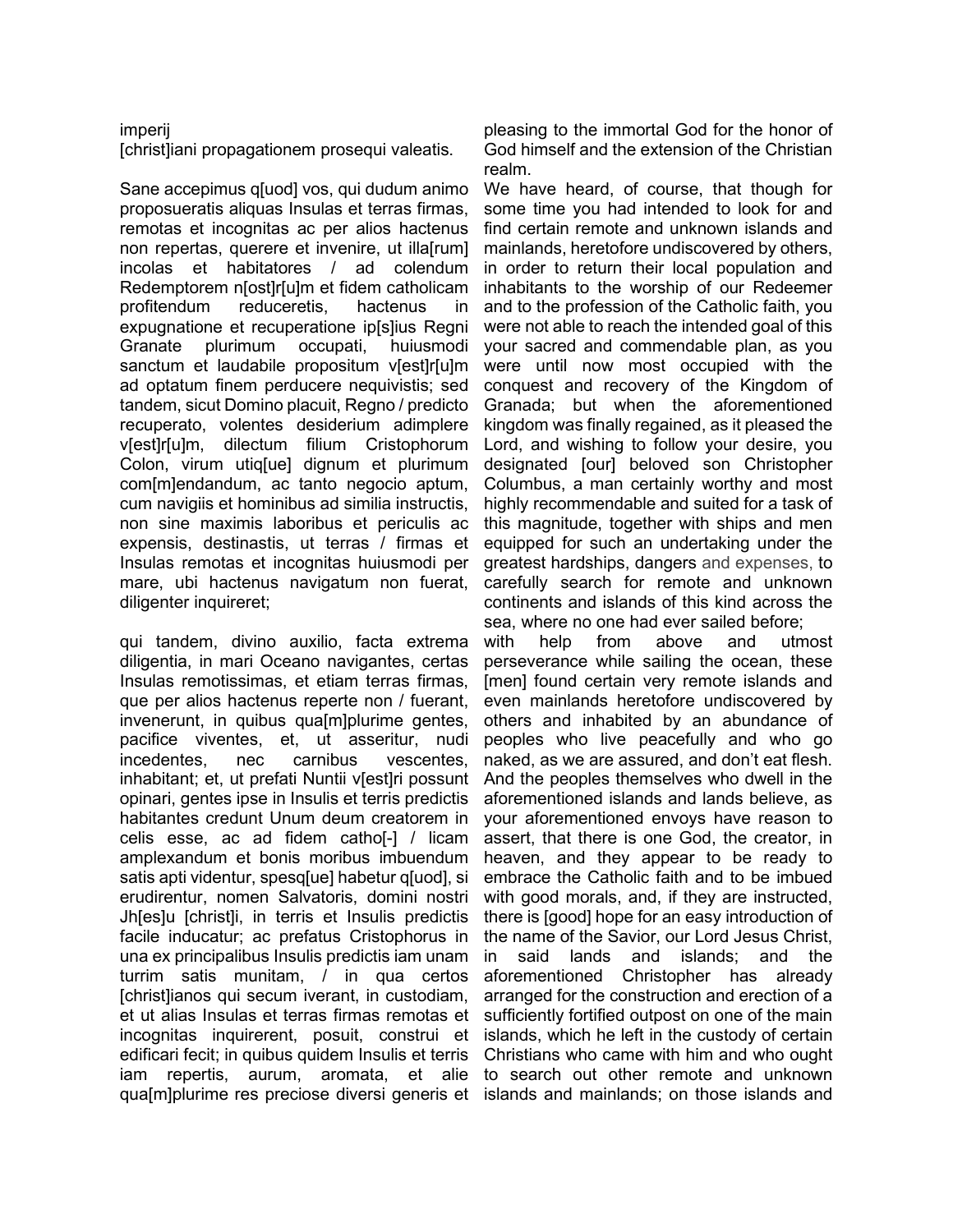diverse qualitatis / reperiuntur.

Unde omnibus diligenter, et presertim fidei catholice exaltatione et dilatatione, prout decet Catholicos Reges et Principes, consideratis, more progenito[rum] v[est]ro[rum], clare memorie Regum, terras firmas et Insulas predictas illa[rum]q[ue] incolas et habitatores, vobis, divina favente / clementia, subiicere et ad fidem Catholicam reducere proposuistis.

Nos igitur huiusmodi v[est]r[u]m sanctum et laudabile propositum plurimum in domino commendantes, ac cupientes ut illud ad debitum finem perducatur, et ip[su]m nomen Salvatoris n[ost]ri in partibus illis inducatur, hortamur / vos plurimum in domino, et per sacri lavacri susceptionem, qua mandatis ap[osto]licis obligati estis, et viscera misericordie domini n[ost]ri Jh[es]u [Christ]i attente requirimus, ut cum expeditionem hujusmodi omnino prosequi et assumere prona mente orthodoxe fidei zelo intendatis, populos in hui[us-] / modi Insulis et terris

degentes ad [christ]ianam religionem

suscipiendam inducere velitis et debeatis, nec pericula, nec labores ullo unq[ua]m tempore vos deterreant, firma spe fiduciaq[ue] conceptis, q[uod] deus Omnipotens conatus v[est]ros feliciter prosequetur.

Et, ut tanti negotii provinciam ap[osto]lice / gratie largitate donati liberius et audacius assumatis, Motu proprio, non ad v[est]ram vel alterius pro vobis super hoc nobis oblate petitionis instanciam, sed de n[ost]ra mera liberalitate et ex certa scientia ac de ap[osto]lice potestatis plenitudine, omnes Insulas et terras firmas inventas et inveni[-] / endas, detectas et detegendas versus occidentem et meridiem fabricando et constituendo Unam lineam a polo arctico scilicet Septentrione ad polum antarcticum scilicet meridiem, sive terre firme et Insule invente et inveniende sint versus Indiam aut versus aliam quancunq[ue] partem; / - que linea distet a qualibet Insula[rum], que vulgariter nuncupantur de los Azores et Caboverde, Centum Leucis versus

lands already discovered are found gold, spices, and an abundance of other precious things of various kinds and qualities.

Hence you proposed, after careful consideration of all things and in particular with regard to the exaltation and dissemination of the Catholic faith, as is befitting Catholic kings and princes, in the tradition of your ancestors, kings of illustrious memory, to subject said mainlands and islands and their local population and inhabitants with the help of divine grace and to bring them back to the Catholic faith.

In our strongest support in the Lord of this sacred and commendable plan of yours and wishing that it shall be carried to its rightful end and that the name of our Savior shall be brought into those regions, we urge you, therefore, most strongly in the Lord and by the reception of the holy baptism, through which you owe obedience to our apostolic mandates, and by the bowels of our Lord Jesus Christ's mercy, we order you sternly, if you, in your dedication to the true faith, devoutly intend to rigorously pursue such an expedition, that it be and has to be your intention to induce the populations living in those islands and lands to accept the Christian religion, and neither danger nor hardship should ever deter you in your steadfast hope and confidence that God Almighty will ensure the good outcome of your endeavors.

And, in order to take up more freely and courageously a task of such magnitude, given to you out of the generosity of the apostolic grace, by our own impulse, not at your or someone else's request on your behest in this matter but out of our pure magnanimity and a certain knowledge and full apostolic power, we draw and establish a line from the Arctic Pole, or north, to the Antarctic Pole, or south, irrespective of whether the mainlands and islands were found or are to be found towards India or any other region - a line that shall be distant one hundred leagues to the west and south of any of the islands that are usually called the Azores and Cape Verde, so that all islands and mainlands discovered and to be discovered, detected and to be detected, from said line towards the west and south, as long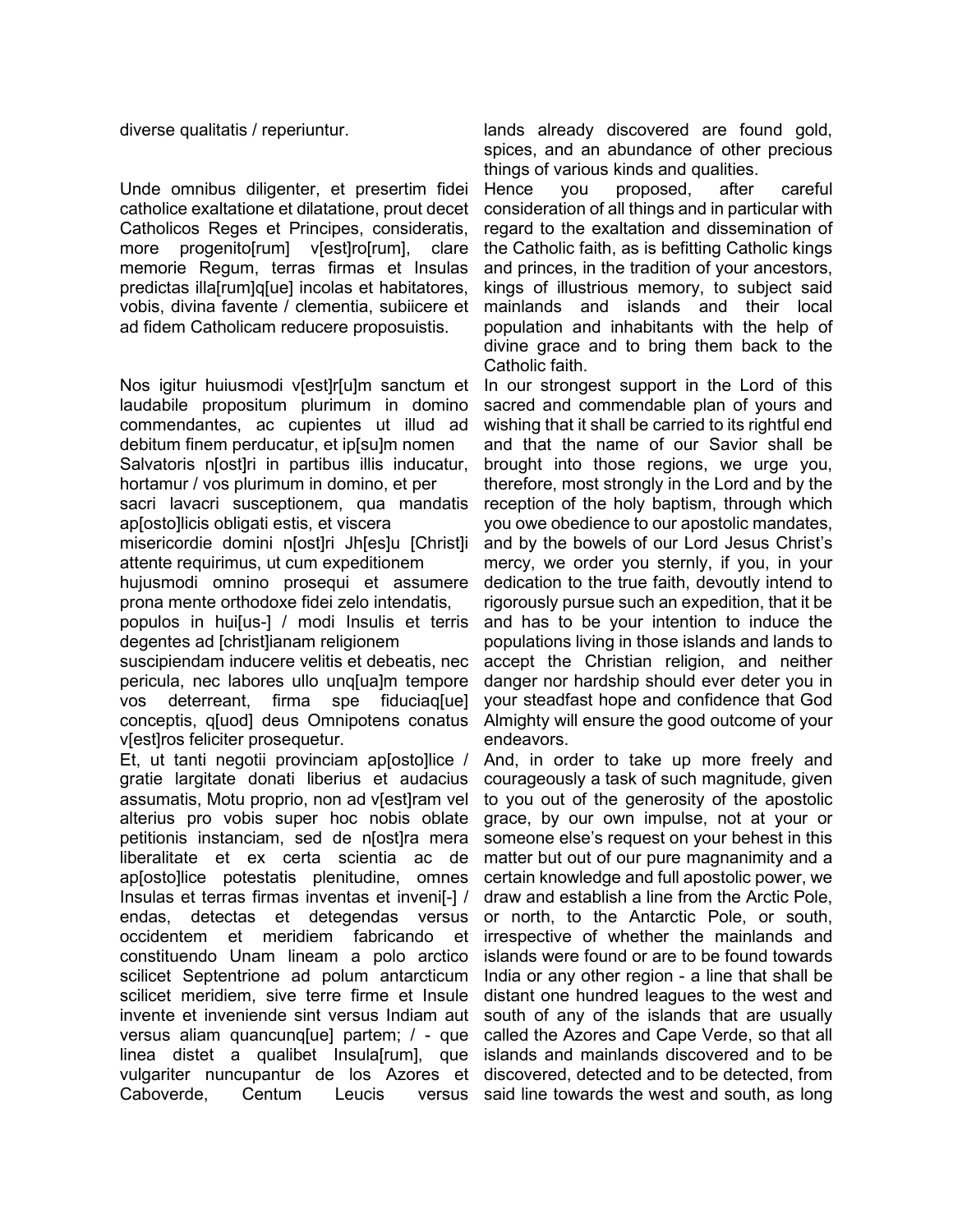occidentem et meridiem, Itaq[uo]d<sup>[9](#page-5-0)</sup> omnes Insule et terre firme reperte et reperiende, detecte et detegende, a prefata linea versus occidentem et meridiem, per alium / Regem aut Principem [ch]ristianum non fuerint actualiter possesse us[que] ad diem Nativitatis domini n[ost]ri Jh[es]u [ch]risti proxime preteritum a quo incipit Annus presens Millesimusquadringentesimusnonagesimustertius, quando fuerunt per Nuntios et Capitaneos v[est]ros invente alique / predicta[rum] Insula[rum] -, auctoritate omnipotentis dei nobis in beato Petro concessa, ac Vicariatus Jh[es]u [christ]i, qua fungimur in terris, cum omnibus illa[rum] Dominijs, Civitatibus, Castris, locis et Villis, juribusque et jurisdictionibus ac pertinentijs universis, vobis heredibusque et successo[-] / ribus v[est]ris, Castelle et Legionis Regibus, in perpetuum tenore presentium donamus, concedimus, et assignamus, vosq[ue] et heredes ac successores prefatos illa[rum] Dominos cum plena, libera, et omnimoda potestate, auctoritate, et jurisdictione, facimus, constituimus, et deputamus; / Decernentes nichilominus per hujusmodi donationem, concessionem, et assignationem n[ost]ram nulli [christ]iano Principi, qui actualiter prefatas Insulas aut terras firmas possederit usque ad predictum diem Nativitatis domini n[ost]ri Jh[es]u [christ]i, ius quesitum sublatum intelligi posse aut auferri / debere. Et insuper mandamus vobis in virtute sancte obedientie, ut, sicut etiam pollicemini et non dubitamus pro v[est]ra maxima devotione et Regia magnanimitate vos esse facturos, ad terras firmas et Insulas predictas viros probos et Deum timentes, doctos, peritos, et expertos,/ ad instruendum incolas et habitatores prefatos in fide catholica et bonis moribus imbuendum destinare debeatis, omnem debitam diligentiam in premissis adhibentes;

ac quibuscunq[ue] personis cuiuscunq[ue] dignitatis, etiam Imperialis et Regalis, status, gradus, ordinis, vel / conditionis, sub excommunicationis late sententie pena, quam eo ip[s]o si contrafecerint, incurrant, districtius

as they were not in fact in the possession of another Christian king or prince up to the day of the Nativity of our Lord Jesus Christ that just passed and from where begins our current one thousand fourteen hundred ninety-third year, when some of the aforementioned islands were found by your envoys and captains -, and with the authority of the Almighty God bestowed on us in our [succession of] St. Peter and of the Vicariate of Jesus Christ that we execute on earth and with the consent of the people present, we give, grant and assign in perpetuity to you and your heirs and successors, the kings of Castile and Leon, all the islands and mainlands found and to be found, discovered and to be discovered, in the west and south, with all of their dominions, cities, castles, towns and villages, and all rights, jurisdictions and domains, and make, appoint and regard you and said heirs and successors as their lords with full, free and allencompassing power, authority and jurisdiction;

we decree likewise that no right of any Christian prince who in fact owned said islands or mainlands by the said day of the Nativity of our Lord Jesus Christ can be challenged or invalidated by this gift, grant and assignment of ours.

And in addition, we order you by the virtue of holy obedience - as you also promised and we have no doubt you will do in your most profound devotion and royal magnanimity - to assign qualified and God-fearing, learned, experienced, and knowledgeable men to said mainlands and islands in order to instruct the aforementioned local populations and inhabitants in the Catholic faith and to imbue them with good morals, while you exhibit all necessary diligence in the aforementioned matters; and we strictly forbid any person of whatever dignity - even imperial and royal -, status, standing, rank or position, under

<span id="page-5-0"></span> $9$  Davenport writes it in lower case and as two words. I read the same seemingly capital "I" as in "Insule," etc., and it also appears to be contracted into one word in the manuscript.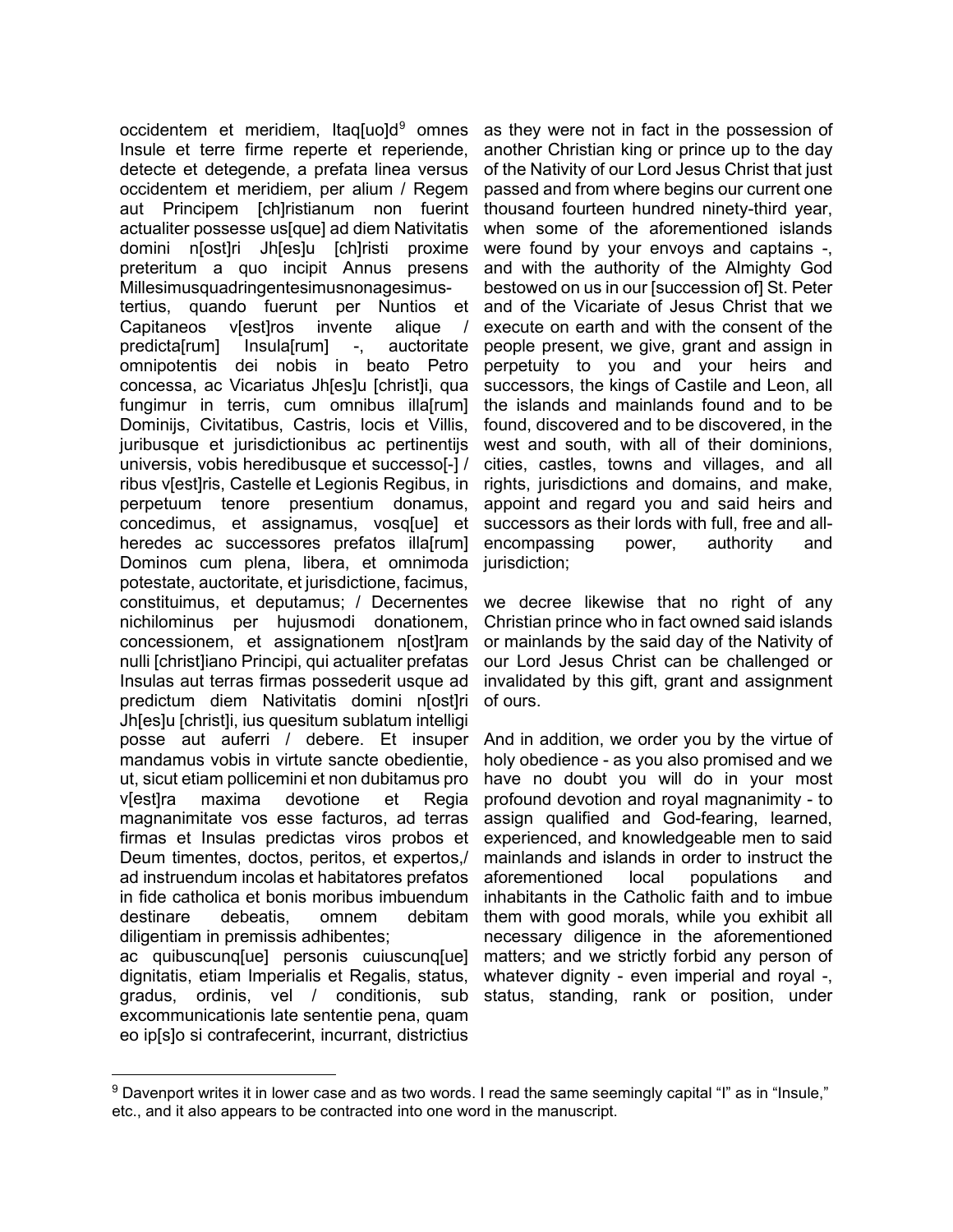inhibemus, ne ad insulas et terras firmas, inventas et inveniendas, detectas et detegendas versus occidentem et meridiem, fabricando et constituendo lineam a polo arctico ad / polum antarcticum, sive terre firme et insule invente et inveniende sint versus Indiam aut versus aliam quancunq[ue] partem, que linea distet a qualibet Insula[rum], que vulgariter nuncupantur de los Azores et Caboverde, Centum leucis versus occidentem et meridiem, ut prefertur, / pro mercibus habendis vel quavis alia de causa, accedere presumant absq[ue] v[est]ra ac heredum et successo[rum] v[est]ro[rum] predicto[rum] licentia speciali, Non obstantibus Constitutionibus et ordinationibus ap[osto]licis, ceterisq[ue] contrarijs quibuscunq[ue]:

In illo a quo Imperia et dominationes ac bona / cuncta procedunt confidentes, q[uo]d, dirigente Domino actus viestiros, si huiusmodi sanctum et laudabile propositum prosequamini, brevi tempore, cum felicitate et gloria totius populi [ch]ristiani, v[est]ri labores et conatus exitum felicissimum consequentur. V[erum], quia difficile foret presentes / litteras ad singula queq[ue] loca in quibus expediens fuerit deferri, volumus, ac motu et scientia similibus decernimus, q[uo]d illa[rum] transumptis manu publici Notarij inde rogati subscriptis, et sigillo alicuius persone in eccl[es]iastica dignitate constitute, seu Curie eccl[es]iastice munitis, / ea prorsus fides in judicio et extra ac alias ubilibet adhibeatur, que presentibus adhiberetur, si essent exhibite vel ostense. Nulli ergo omnino hominum liceat hanc paginam n[ost]re commendationis, hortationis, requisitionis, donationis, concessionis, assignationis, constitutionis, / deputationis, decreti, mandati, inhibitionis, et voluntatis, infringere, vel ei ausu temerario contraire. Siquis autem hoc attemptare presumpserit, indignationem omnipotentis dei ac beato[rum] Petri et Pauli Ap[osto]lo[rum] eius se noverit incursurum.<sup>[10](#page-6-0)</sup>

 $immediate^{11}$  $immediate^{11}$  $immediate^{11}$  penalty of excommunication, which they would incur should they disobey, to undertake journeys for commercial or any other reasons to the islands and mainlands found and to be found, discovered and to be discovered, in the west and south without your and your aforementioned heirs' and successors' explicit permission, unless there are any conflicting apostolic regulations and decrees or any other obstacles, by drawing and establishing a line from the Arctic Pole to the Antarctic Pole irrespective of whether the mainlands and islands were found or are to be found towards India or towards any other region; a line that shall be distant one hundred leagues to the west and south from any of the islands that are usually called the Azores and Cape Verde, as stated above:

We trust in him from whom empires and dominions and all good things originate that, with the Lord's quidance, should you pursue such a sacred and laudable plan, your struggles and efforts will shortly lead to a most happy outcome, to the delight and glory of all Christendom.

But since it will be difficult to bring the present document to each place where it might be expedient, we wish and decree by similar impulse and knowledge that a transcript signed by the hand of a commissioned public notary and furnished with the seal of any person in an ecclesiastical office or from an ecclesiastical court may receive the [same] undiminished credence before the law and in other circumstances as the present one would receive if produced and displayed. No one is allowed, therefore, to infringe upon this our commendation's, exhortation's, request's, gift's, grant's, assignment's, regulation's, deputation's, decree's, mandate's, prohibition's and will's charter or act against it with impetuous insolence. Should someone dare to try just that, however, he may expect to incur the wrath of the Almighty God and of his apostles St. Peter and Paul.

<span id="page-6-0"></span><sup>10</sup> The *Bullarium* edition has omitted *V[erum], quia difficile … se noverit incursurum* ("But since it will be difficult...his apostles St. Peter and Paul").

<span id="page-6-1"></span><sup>&</sup>lt;sup>11</sup> The pope uses here the canon law term *lat(a)e sententi(a)e*, which means that the law is already established and that any infringement will automatically lead to the established punishment.